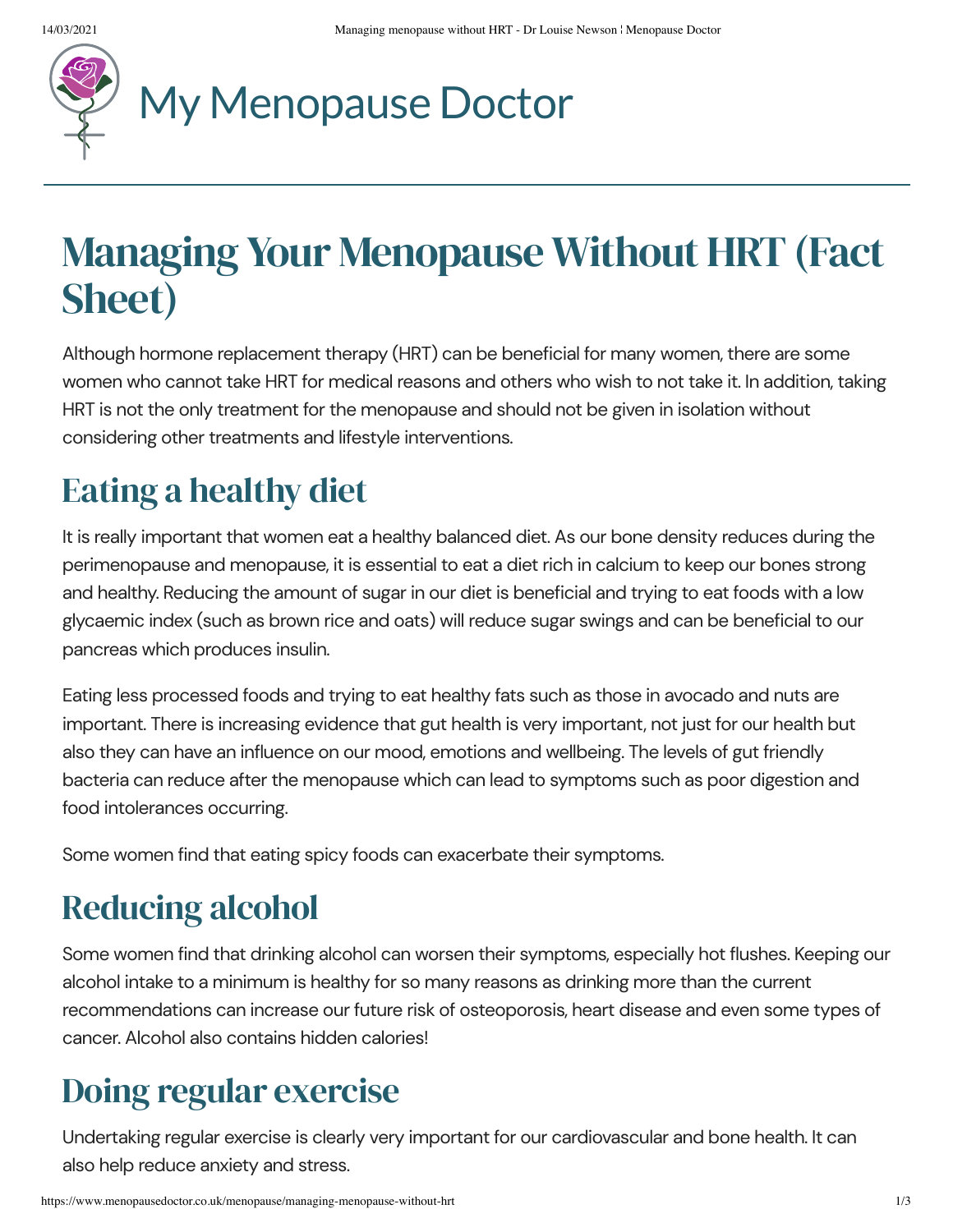Finding an exercise that suits you is important as you are then more likely to do it regularly. Even just walking up stairs instead of using the lift is a step in the right direction. I personally find practising yoga regularly addresses my exercise and also wellbeing in a really positive way. Doing yoga regularly can also help balance other hormones such as melatonin, thyroid hormones and stress hormones.

#### Having enough sleep

It can be very common for our sleep patterns to change with our changing hormone levels. Avoiding using screens, including telephones, in the bedroom is essential as the blue light emitted from these screens can affect our melatonin (sleep hormone) levels.

Many women find it useful to sleep with a window open so having fresh air circulating in the bedroom. Avoiding caffeinated drinks for a few hours before bedtime can reduce stimulation. Drinking alcohol can actually make the quality of sleep worse so this is another reason to moderate your alcohol intake.

Using meditation as a way of mimicking restful sleep even if you are not fast asleep can be difficult for some women but it is certainly worth trying to master.

#### Cognitive Behavioural Therapy (CBT)

This can work to improve emotions, such as anxiety and low mood, which can occur as a result of the menopause. There is also some evidence that CBT can be beneficial to reduce the frequency and duration of hot flushes.

#### Acupuncture

There is some evidence that acupuncture can improve menopausal symptoms.

#### Herbal preparations and supplements

Agnes castus may improve some symptoms such as mood swings, tension and anxiety. Black cohosh and red clover may help improve some symptoms.

There is no good evidence that any of these preparations are beneficial. However, this does not mean they do not work. There has been little research in this area. It is important that if you do take a herbal treatment then it should have a traditional herbal registration (THR) and this logo should be clearly marked on the packaging. There is a fair amount of variety in these products effectively and potency.

These preparations may improve symptoms that they will not reduce future risk of osteoporosis and heart disease which HRT can.

## Isoflavones and phytoestrogens

These are present in various foods including soy, flax seeds, lentils and oats. The results of taking these